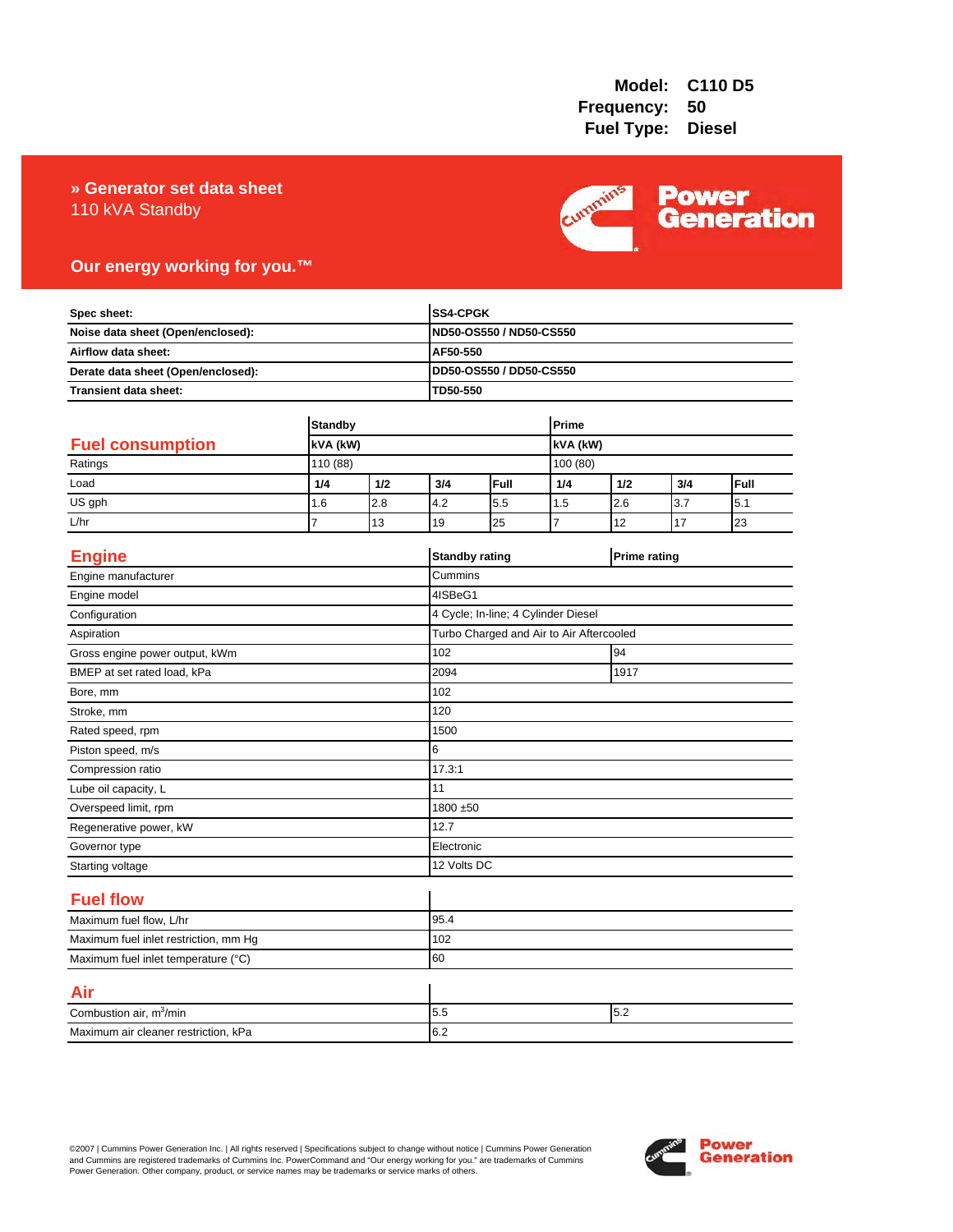| <b>Exhaust</b>                            | <b>Standby rating</b> | <b>Prime rating</b> |
|-------------------------------------------|-----------------------|---------------------|
| Exhaust gas flow at set rated load, m/min | 15.                   | 13.8                |
| Exhaust gas temperature, C                | 580                   | 550                 |
| Maximum exhaust back pressure, kPa        | 10.2                  |                     |

 $\overline{\phantom{a}}$ 

### **Standard set-mounted radiator cooling**

| Ambient design, C                                 | 50           |  |
|---------------------------------------------------|--------------|--|
| Fan load, $KW_m$                                  |              |  |
| Coolant capacity (with radiator), L               | 10           |  |
| Cooling system air flow, m3/min @ 12.7mmH2O       | 2.9          |  |
| Total heat rejection, BTU/min                     | 3432<br>3075 |  |
| Maximum cooling air flow static restriction mmH2O | 19.1         |  |

# **Open set derating factors kVA (kW)**

Note: Standard open genset options running at 400V, 150m above sea level. For enclosed product derates, please refer to datasheet - DD50- CS550.

|                | $27^{\circ}$ C | $140^{\circ}$ C | 145°C       | $150^{\circ}$ C | $55^{\circ}$ C |
|----------------|----------------|-----------------|-------------|-----------------|----------------|
| <b>Standby</b> | 109.9 (87.9)   | 106(84.8)       | 102.9(82.3) | 99.6(79.7)      | 96.5 (77.2)    |
| Prime          | 99.9 (79.9)    | 96.4 (77.1)     | 93.5(74.8)  | 90.6(72.5)      | 87.8 (70.2)    |
|                |                |                 |             |                 |                |

| Weights*            | Open | <b>Enclosed</b> |
|---------------------|------|-----------------|
| Unit dry weight kgs | 1162 | 1802            |
| Unit wet weight kgs | 1200 | 1935            |

\* Weights represent a set with standard features. See outline drawing for weights of other configurations

| <b>Dimensions</b>                | Length | <b>Width</b> | <b>Height</b> |
|----------------------------------|--------|--------------|---------------|
| Standard open set dimensions     | 1977   | 1046         | 1311          |
| Enclosed set standard dimensions | 2342.5 | 1084         | 1478          |

# **Genset outline**

### **Open set**



#### **Enclosed set**



Outlines are for illustrative purposes only. Please refer to the genset outline drawing for an exact representation of this model.

©2007 | Cummins Power Generation Inc. | All rights reserved | Specifications subject to change without notice | Cummins Power Generation and Cummins are registered trademarks of Cummins Inc. PowerCommand and "Our energy working for you." are trademarks of Cummins<br>Power Generation. Other company, product, or service names may be trademarks or service marks o